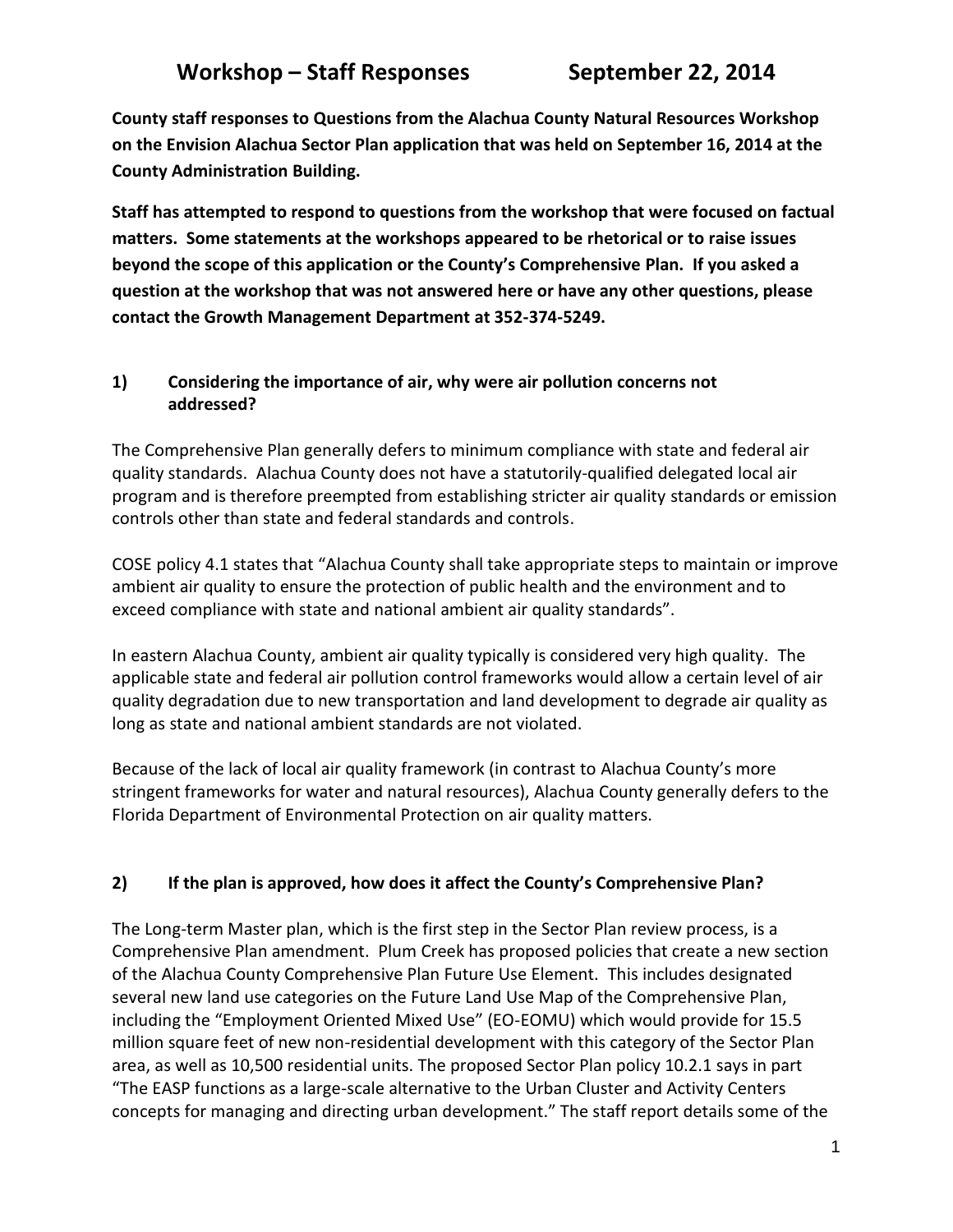issues related to provision of the new public facilities and services that would be needed to serve the urban uses proposed in this area, rather than in the Urban Cluster where such facilities and services can be most efficiently provided. This new section would contain policies that would only apply to the property owned by Plum Creek. The rest of the Comprehensive Plan policies would still apply to all other property in the unincorporated County. This includes properties that are not owned by Plum Creek that are adjacent too and within the outer boundaries of the proposed Envision Alachua Sector Plan.

## **3) Can the Sector Plan be amended?**

An adopted Sector Plan can be amended in the same way that other policies in a Comprehensive Plan can be amended. The property owner, whether Plum Creek or a future property owner, or the County itself, can initiate a Comprehensive Plan amendment. That amendment would follow the same public hearing process that the original sector Plan is following - a public hearing with the Local planning Agency, and then two hearings with the County Commission, one to transmit the proposed amendment to the State Department of Economic Opportunity for review, and a second hearing to consider adoption of the proposed amendment. The Detailed Specific Area Plan is the second step of the Sector Plan adoption process and, as required by the Alachua County Code, is the detailed zoning stage of the adoption process. Unlike other Comprehensive Plan amendments, once the Detailed Specific Area Plan is adopted for a Sector Plan, the County Commission is prohibited from reducing the density or intensity approved for the property within the Detailed Specific Area Plan absent an application to do so by the owner, except under certain circumstances prescribed in state statute.

# **4) Do the Sector Plan rules prevail over the Comprehensive Plan?**

A sector plan is adopted as part of the Comprehensive Plan. When considering a sector plan proposal, the following statutes and regulations must be analyzed as part of the review of the proposed Sector Plan:

- Sector plan state statutes (Section 163.3245, Florida Statutes),
- Comprehensive Plan amendment state statutes (including Section 163.3177, Florida Statutes),
- State Statutes in Section 163 Florida Statutes generally, and
- Alachua County's adopted Comprehensive Plan

If adopted into the Comprehensive Plan, the policies proposed by Plum Creek would apply to the property within the boundaries of the Envision Alachua Sector Plan and, as proposed, in the event of a conflict would prevail over other comprehensive plan policies.

# **5) Do land owners that don't live here have more say than those that live here but don't own land?**

Property owners may apply for land use designation amendments or zoning changes on their property. These requests are considered at public hearings with the County Commission. At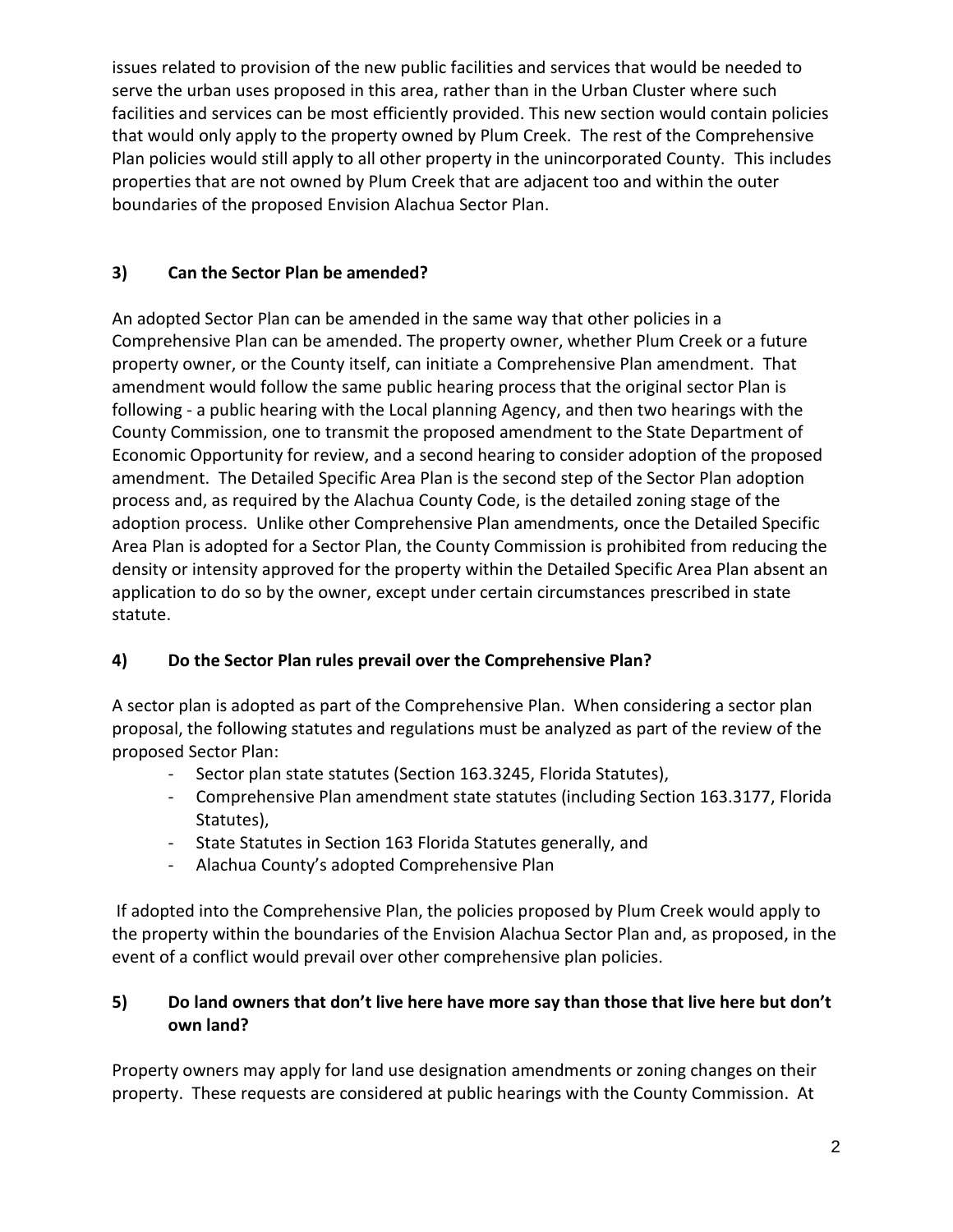these hearings, the public has a right to speak and provide evidence that substantiates their position on the topic under consideration.

## **6) If Plum Creek claims that they will not cause flooding, why are they doing a drainage survey on private lands?**

Section 472.029 of the Florida Statutes allows the Professional Surveyor and Mapper and his/her employees the right to trespass when necessary to make surveys and maps or locate or set monuments. Plum Creek would have to be asked the exact reason for the surveying taking place.

# **7) When are we going to see their [Plum Creek's] water plan?**

The applicant has supplied some initial data on water use for the project with the application for a Long-term Master Plan Comprehensive Plan amendment. At the Detailed Specific Area Plan stage, which would be the next step if the Long-term master plan is adopted into the Comprehensive Plan, Section 163.3245(3) (b) 3, Florida Statues, requires "Detailed identification of water resource development and water supply development projects and related infrastructure and water conservation measures to address water needs of development in the detailed specific area plan."

#### **8) Will we see more lots with septic tanks if Plum Creek is not approved?**

We cannot speculate what Plum Creek may do with their property if the Sector Plan is not approved. Currently the property is used for timber operations. The property has a Rural/Agriculture land use designation and is zoned A (Agriculture). This would allow development of individual lots with well and septic at a density of not more than one unit per five acres. However, there are a number of regulations for developing within the rural area and within strategic ecosystems, which part of this property is designated, including requirements for clustering and setting aside 50% of the land for conservation. There are also a number of natural resources in the area that would limit the amount of development that could take place potentially well below the one dwelling unit per five acres. Absent a specific development proposal, it is difficult to predict what may be developed on the property.

#### **9) What has been done about the arthropods?**

Recognizing the vital importance of arthropods in all ecosystems, in both the food chain and as pollination for agriculture and other vegetation, arthropod habitats are protected through a number of Comprehensive Plan policies. If the arthropods are considered a listed species by either the US Fish & Wildlife Service , the Florida Fish and Wildlife Conservation Commission or the Florida Natural Areas Inventory (S1-S3), they are protected not only by the Federal and State government but also as a conservation resource in the Alachua County Comprehensive Plan (Conservation and Open Space Element Policy 2.1.1). Arthropods are also protected through habitat protection under specific objectives and policies in the Conservation and Open Space Element including Objective 4.7 Wetland Ecosystems and related policies, Objective 4.9